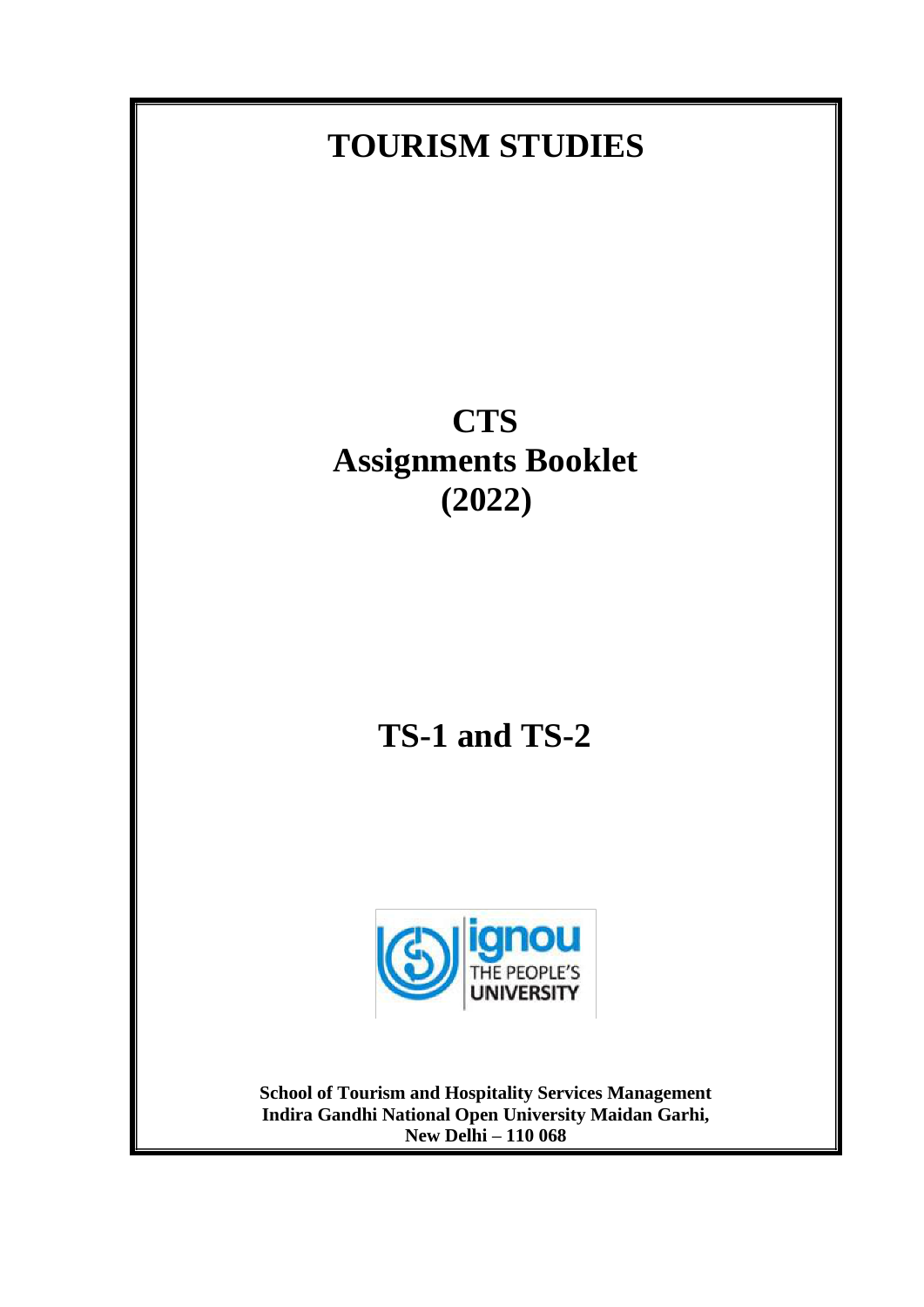# **CTS ASSIGNMENTS TOURISM STUDIES ASSIGNMENTS**

#### Dear Student,

You will have to do one Tutor Market Assignment (TMA) in each of the courses in Tourism Studies.

Before attempting the assignments please read the instructions provided in the Programme Guide for Tourism Studies. In this despatch we are sending you the Assignments for TS-1 and TS-2.

**Note**: All Assignments must be **submitted in time** and they should be **sent to the Coordinator of your Study Centre**. You must mention your Enrolment Number, Name, Address, Assignment Code and Study Centre Code on the first page of the assignment.

**You must obtain a receipt from the Study Centre for the assignments submitted and retain it**. If possible, keep a photocopy of the assignments with you.

**After evaluation, the assignments have to be returned to you by the Study Centre. Please insist for this and keep them as a record with you**. The Study Centre has to send the marks to Students Evaluation Division at IGNOU, New Delhi.

#### **GUIDELINES FOR DOING ASSIGNMENTS**

We expect you to answer each question in about 700/500 words or as mentioned in the assignments. You will find it useful to keep the following points in mind:

- 1) **Planning**: Read the assignments carefully. Go through the Units on which they are based. Make some points regarding each question and then rearrange them in a logical order.
- 2) **Organisation**: Be a little selective and analytic before drawing up a rough outline of your answer. Give adequate attention to your introduction and conclusion.

Make sure that your answer:

- a) is logical and coherent;
- b) has clear connections between sentences and paragraphs; and
- c) is written correctly giving adequate consideration to your expression, style and presentation.
- 3) **Presentation**: Once you are satisfied with your answer, you can write down the final version for submission, writing each answer neatly and underlining the points you wish to emphasise.

Wishing you all the best,

#### **Prof. Paramita Suklabaidya Programme Coordinator, CTS**

| <b>Compulsory Course</b> | <b>Last Date for January</b> | <b>Last Date for July Session</b> |
|--------------------------|------------------------------|-----------------------------------|
|                          | <b>Session</b>               |                                   |
| <b>TS-1</b>              | <b>April 15,2022</b>         | <b>October 15,2022</b>            |
| $TS-2$                   | <b>April 15,2022</b>         | <b>October 15,2022</b>            |

#### **ASSIGNMENT SUBMISSION SCHEDULE**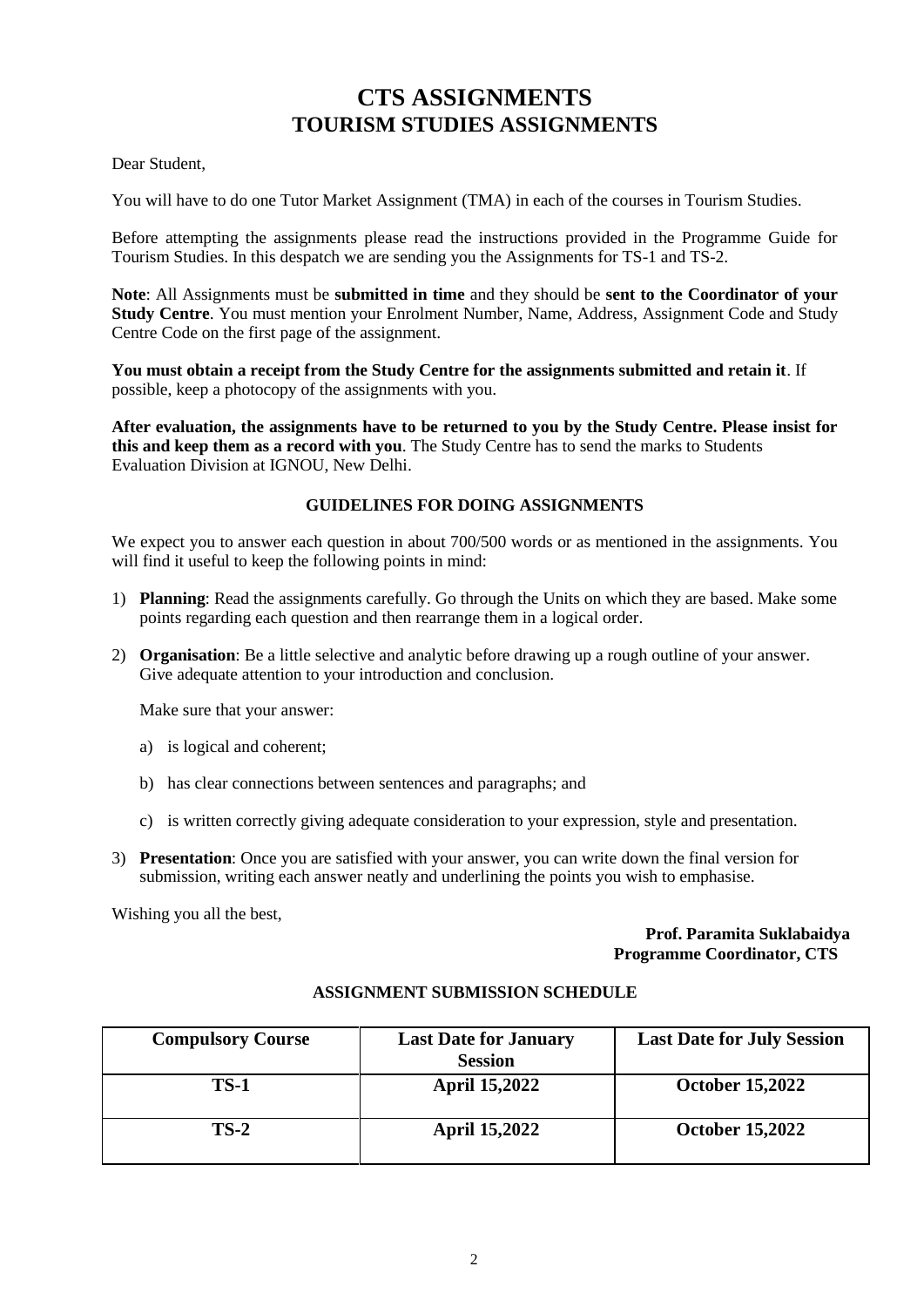#### **TS- 1 FOUNDATION COURSE IN TOURISM (TUTOR MARKED ASSIGNMENT)**

## **Course Code: TS-1**<br> **Programme: CTS**<br> **Programme: CTS**<br> **Programme: CTS**<br> **Assignment Code: TS-1/ TMA/ 2022** Assignment Code: TS-1/ TMA/ 2022

### **Note: This TMA consists of ten questions, out of which you have to attempt any five. The question carries 20 marks each and should be answered in about 600 words each.**

### **Send your TMA to the coordinator of your Study Centre.**

|    | 1. Discuss the economic impacts of tourism in context of a developing economy. Write a                                                           |             |  |
|----|--------------------------------------------------------------------------------------------------------------------------------------------------|-------------|--|
|    | short paragraph on impact of Covid-19 on tourism economy of India.                                                                               | 20          |  |
|    | 2. Elaborate the relationship between infrastructure and tourism. Support your answer with                                                       |             |  |
|    | suitable examples.                                                                                                                               | 20          |  |
|    | 3. What do you understand by performing arts? Discuss the role of performing arts in                                                             |             |  |
|    | destination development.                                                                                                                         | 20          |  |
| 4. | Discuss Buddhism as a religion along with the famous Buddhist Circuit as a successful                                                            |             |  |
|    | tourism product.                                                                                                                                 | 20          |  |
|    | 5. Elaborate the relevance of maps and charts for a tourism entrepreneur. Discuss the                                                            |             |  |
|    | importance of Salva sutra and Arthashastra in history of map making in India.                                                                    | 20          |  |
| 6. | What is the importance of information for tourism industry? What are the various                                                                 |             |  |
|    | sources used by tourism professionals to gather relevant information?                                                                            | 20          |  |
| 7. | Differentiate between a guide and an escort.                                                                                                     | 20          |  |
| 8. | Write short notes on any two of the following:                                                                                                   | $10x2 = 20$ |  |
|    | a) Multiplier effect in tourism<br>Five major tourist attractions related to Sikhism<br>b)<br>Threats and Obstacles to tourism<br>$\mathbf{c}$ ) |             |  |
|    | 9. What are the various types of tourist accommodations? Discuss the Air BnB model of                                                            |             |  |
|    | accommodation in brief.                                                                                                                          | 20          |  |
|    | 10. Discuss the historical evaluation and development of tourism in India.                                                                       | 20          |  |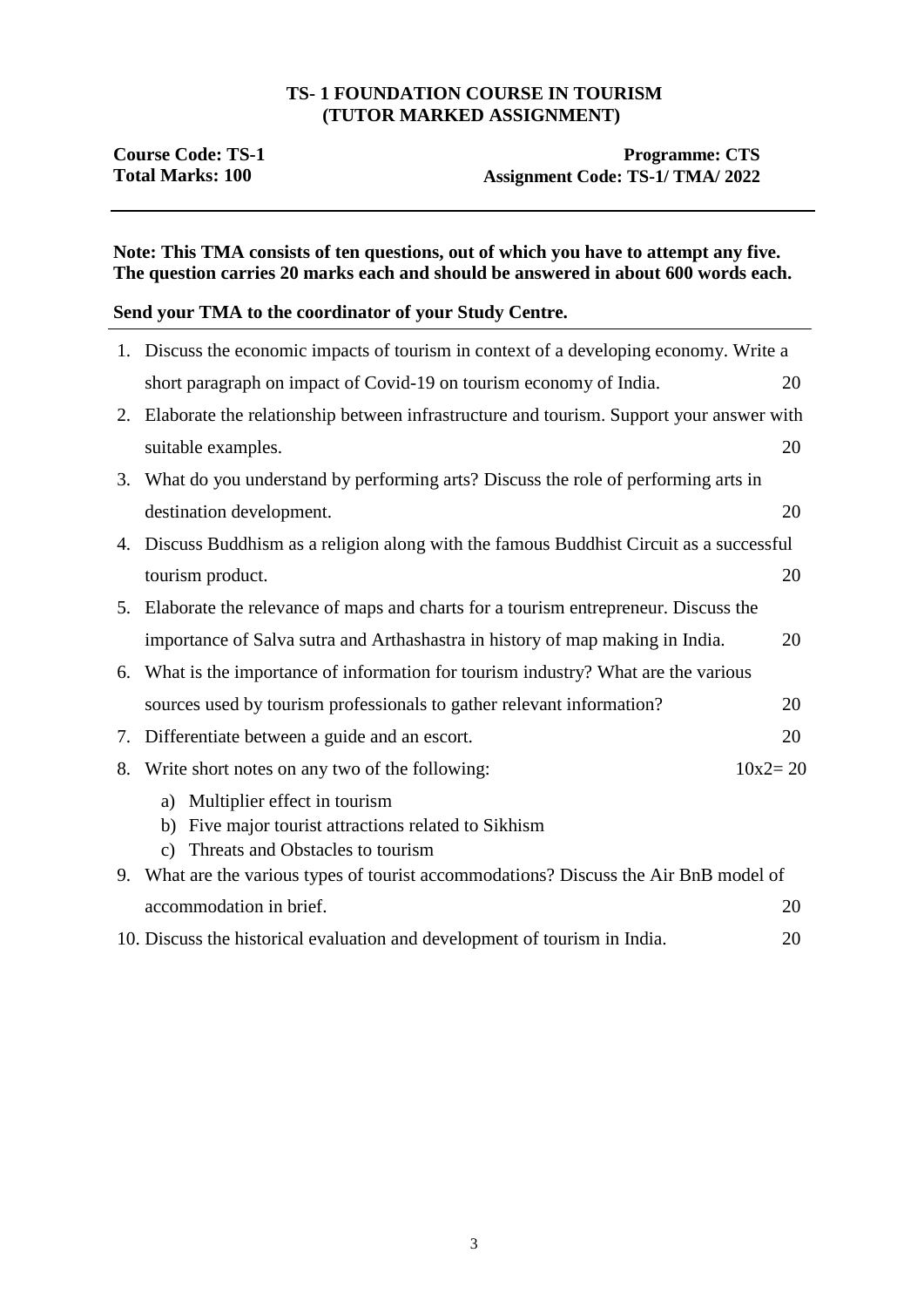# **TS 2: Tourism Development: Products, Operations and Case Studies (TUTOR MARKED ASSIGNMENT)**

| <b>Course Code: TS-2</b> | <b>Programme: CTS</b>                 |
|--------------------------|---------------------------------------|
| <b>Total Marks: 100</b>  | <b>Assignment Code: TS-2/TMA/2022</b> |

### **Note: This TMA consists of ten questions, out of which you have to attempt any five. The question carries 20 marks each and should be answered in about 600 words each.**

## **Send your TMA to the coordinator of your Study Centre.**

|    | 1. How does the knowledge of world tourism trends help in tourist development?                   | 20          |
|----|--------------------------------------------------------------------------------------------------|-------------|
| 2. | Discuss the problems faced by escorts and tourist while conducting a city tour.                  | 20          |
| 3. | What is "Path Finder"? How did the Sherpa evolved into a path finder?                            | 20          |
| 4. | How can local customs help to make a visitors experience more memorable? Give                    |             |
|    | suitable examples.                                                                               | 20          |
|    | 5. What is the importance of fair and festivals in travel and tourism field? Why is it important |             |
|    | to exercise caution in developing local fairs as tourist attractions?                            | 20          |
|    | 6. Discuss the relationship between adventure, sports and tourism.                               | 20          |
|    | 7. How can one link festivals with tourism promotion? Discuss by giving suitable                 |             |
|    | examples.                                                                                        | 20          |
| 8. | Write an essay on "Palace on wheels".                                                            | 20          |
| 9. | Write shot notes on.                                                                             | $10x2 = 20$ |
|    | Railway Package Tours<br>a)                                                                      |             |
|    | b) PATA Travel Marts                                                                             |             |
|    | 10. Write shot notes on.                                                                         | $10x2 = 20$ |
|    | a) European Tourist Markets                                                                      |             |
|    | b) Highway Tourism                                                                               |             |